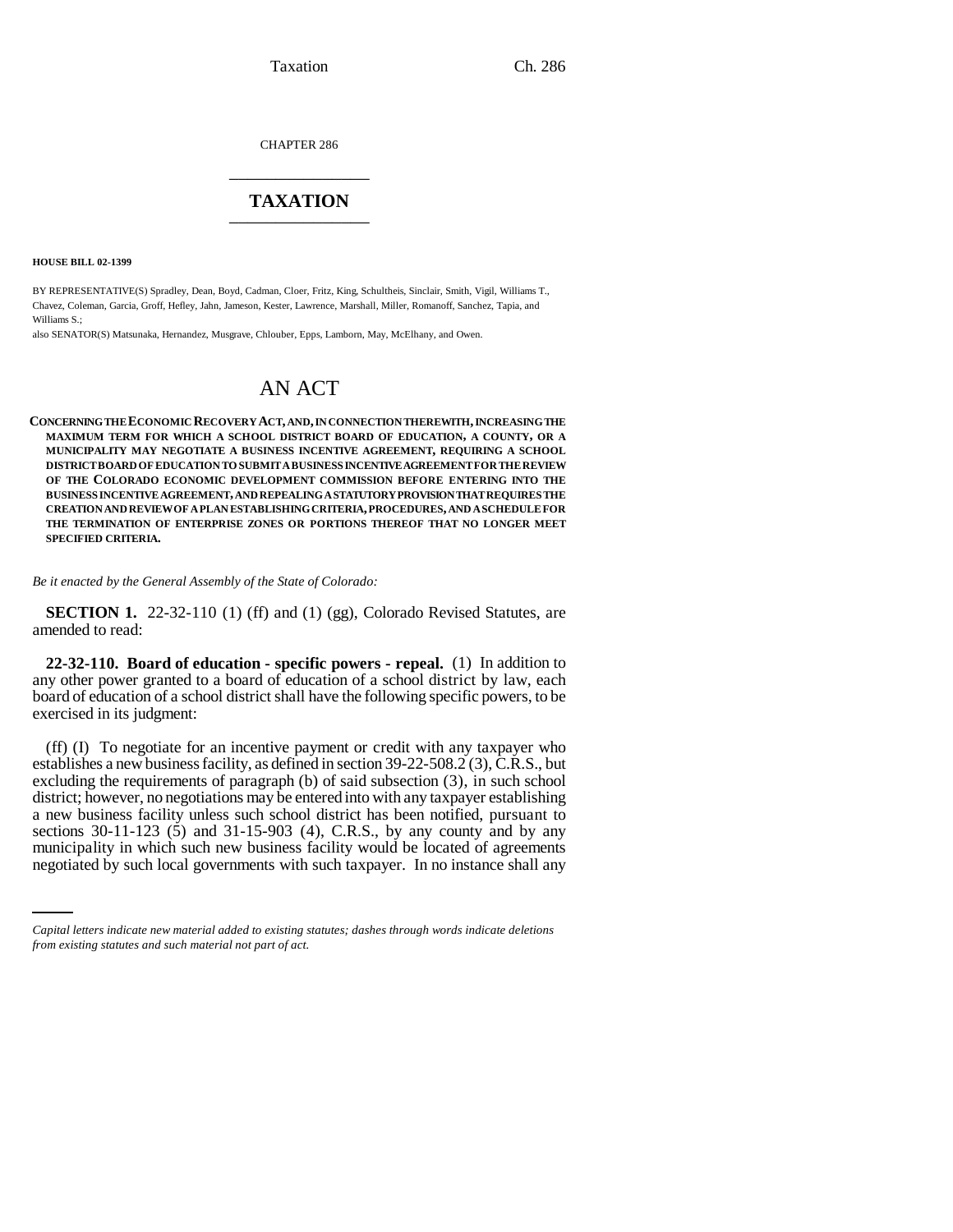such negotiation result in an annual incentive payment or credit which THAT exceeds fifty percent of the amount of the taxes levied by the school district upon the taxable personal property located at or within such new business facility and used in connection with the operation of such new business facility for the current property tax year. An agreement negotiated pursuant to this paragraph (ff) prior to July 1, 1994, shall be valid. Any school district which THAT negotiates any agreement pursuant to the provisions of this paragraph (ff) shall inform any county and any municipality in which a new business facility would be located of such negotiations. The terms of any agreement made pursuant to the provisions of this paragraph (ff) shall not exceed four years; EXCEPT THAT THE TERM OF ANY AGREEMENT MADE OR AMENDED ON OR AFTER THE EFFECTIVE DATE OF THIS PARAGRAPH (ff), AS AMENDED, MAY EXTEND TO AS MANY AS TEN YEARS, INCLUDING THE TERM OF ANY ORIGINAL AGREEMENT BEING RENEWED, IF THE COUNTY, AND IF APPLICABLE THE MUNICIPALITY, IN WHICH A NEW BUSINESS FACILITY IS ESTABLISHED HAVE NEGOTIATED AGREEMENTS WITH THE SAME TAXPAYER FOR THE SAME PERIOD PURSUANT TO SECTIONS 30-11-123 (1) (b) AND 31-15-903 (1) (b), C.R.S.

(II) ON OR AFTER THE EFFECTIVE DATE OF THIS PARAGRAPH (ff), AS AMENDED, A SCHOOL DISTRICT BOARD OF EDUCATION SHALL NOT ENTER INTO AN AGREEMENT TO PROVIDE AN INCENTIVE PAYMENT OR CREDIT PURSUANT TO SUBPARAGRAPH (I) OF THIS PARAGRAPH (ff) UNLESS THE COLORADO ECONOMIC DEVELOPMENT COMMISSION HAS REVIEWED THE AGREEMENT.

(gg) (I) To negotiate for an incentive payment or credit with any taxpayer who expands a facility, as defined in section 39-22-508.2 (2) (a), C.R.S., the expansion of which constitutes a new business facility, as defined in section 39-22-508.2 (3), C.R.S., but excluding the requirements of paragraph (b) of said subsection (3), and which is located in such school district; however, no negotiations may be entered into with any taxpayer expanding a facility unless such school district has been notified, pursuant to sections 30-11-123 (5) and 31-15-903 (4), C.R.S., by any county and by any municipality in which such expanded business facility is located of agreements negotiated by such local governments with such taxpayer. In no instance shall any such negotiation result in such an annual incentive payment or credit which THAT is greater than fifty percent of the amount of the taxes levied by the school district upon the taxable personal property directly attributable to such expansion, located at or within such expanded facility, and used in connection with the operation of such expanded facility for the current property tax year. An agreement negotiated pursuant to this paragraph (gg) prior to July 1, 1994, shall be valid. Any school district which negotiates any agreement pursuant to the provisions of this paragraph (gg) shall inform any county and any municipality in which an expanded business facility is located of such negotiations. The terms of any agreement made pursuant to the provisions of this paragraph (gg) shall not exceed four years; EXCEPT THAT THE TERM OF ANY AGREEMENT MADE OR AMENDED ON OR AFTER THE EFFECTIVE DATE OF THIS PARAGRAPH (gg), AS AMENDED, MAY EXTEND TO AS MANY AS TEN YEARS, INCLUDING THE TERM OF ANY ORIGINAL AGREEMENT BEING RENEWED, IF THE COUNTY, AND IF APPLICABLE THE MUNICIPALITY, IN WHICH AN EXPANDED BUSINESS FACILITY IS LOCATED HAVE NEGOTIATED AGREEMENTS WITH THE SAME TAXPAYER FOR THE SAME PERIOD PURSUANT TO SECTIONS 30-11-123 (2) AND 31-15-903 (2), C.R.S.

(II) ON OR AFTER THE EFFECTIVE DATE OF THIS PARAGRAPH (gg), AS AMENDED, A SCHOOL DISTRICT BOARD OF EDUCATION SHALL NOT ENTER INTO AN AGREEMENT TO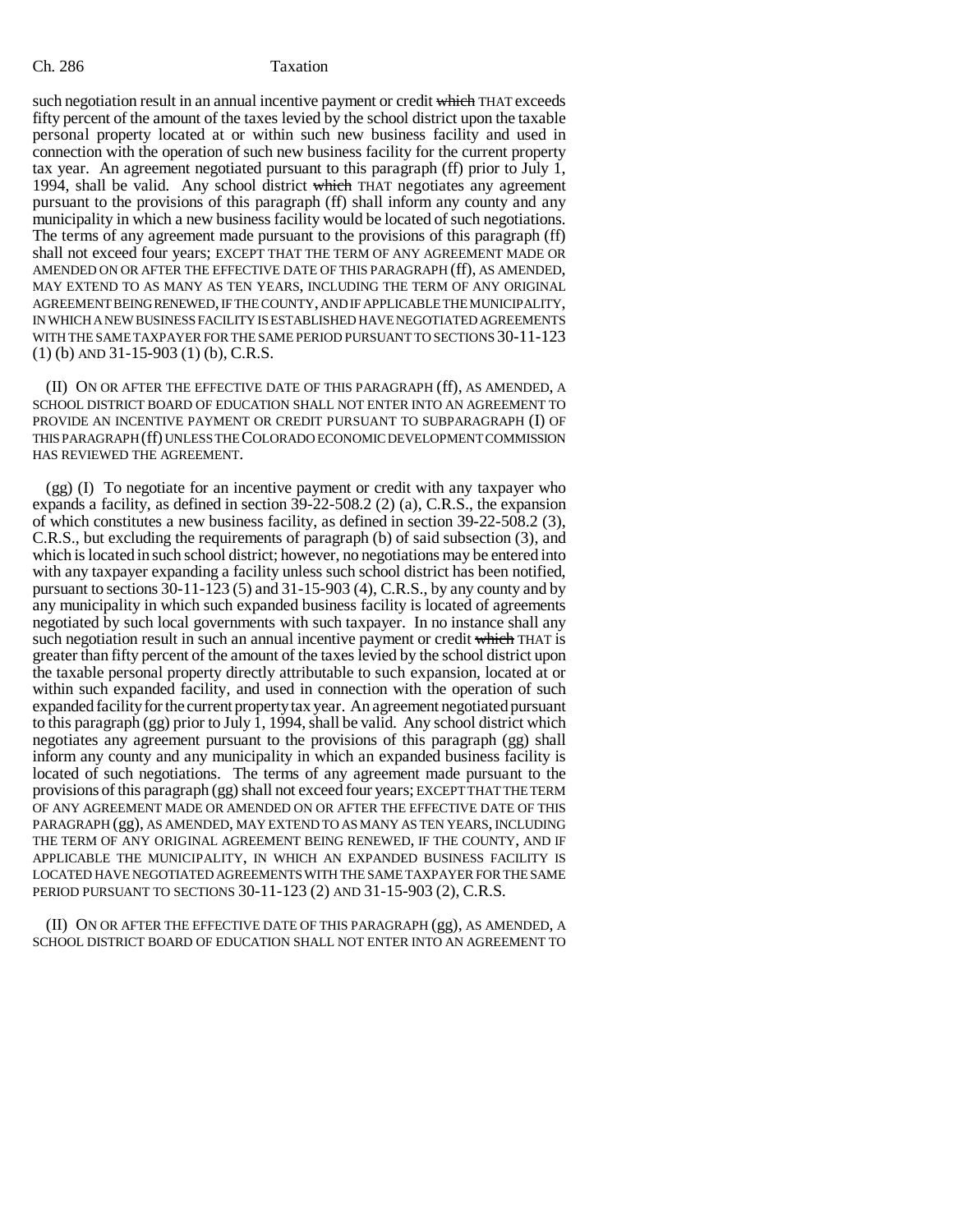Taxation Ch. 286

PROVIDE AN INCENTIVE PAYMENT OR CREDIT PURSUANT TO SUBPARAGRAPH (I) OF THIS PARAGRAPH (gg) UNLESS THE COLORADO ECONOMIC DEVELOPMENT COMMISSION HAS REVIEWED THE AGREEMENT.

**SECTION 2.** 24-46-104 (1), Colorado Revised Statutes, is amended BY THE ADDITION OF A NEW PARAGRAPH to read:

**24-46-104. Powers and duties of commission.** (1) The commission has the following powers and duties:

(m) TO REVIEW AGREEMENTS FOR INCENTIVE PAYMENTS OR CREDITS NEGOTIATED BY SCHOOL DISTRICTS AND TAXPAYERS PURSUANT TO SECTION 22-32-110(1)(ff) AND  $(1)$  (gg), C.R.S.

**SECTION 3.** 30-11-123 (1) (b) and (2), Colorado Revised Statutes, are amended to read:

**30-11-123. Legislative declaration - counties - new business facilities expansion of existing business facilities - incentives - limitations - authority to exceed revenue-raising limitations.** (1) (b) Notwithstanding any law to the contrary, any county may negotiate for an incentive payment or credit with any taxpayer who establishes a new business facility, as defined in section 39-22-508.2 (3), C.R.S., but excluding the requirements of paragraph (b) of said subsection (3), in such county. In no instance shall any such negotiation result in such an annual incentive payment or credit which THAT is greater than fifty percent of the amount of the taxes levied by the county upon the taxable personal property located at or within such new business facility and used in connection with the operation of such new business facility for the current property tax year. The term of any agreement made pursuant to the provisions of this section shall not exceed four years; EXCEPT THAT THE TERM OF ANY AGREEMENT MADE OR RENEWED ON OR AFTER THE EFFECTIVE DATE OF THIS PARAGRAPH (b), AS AMENDED, MAY EXTEND TO AS MANY AS TEN YEARS, INCLUDING THE TERM OF ANY ORIGINAL AGREEMENT BEING RENEWED.

(2) Notwithstanding any law to the contrary, any county may negotiate for an incentive payment or credit with any taxpayer who expands a facility, as defined in section 39-22-508.2 (2) (a), C.R.S., the expansion of which constitutes a new business facility, as defined in section 39-22-508.2 (3), C.R.S., but excluding the requirements of paragraph (b) of said subsection (3), and which is located in such county. In no instance shall any such negotiation result in such an annual incentive payment or credit which THAT is greater than fifty percent of the amount of the taxes levied by the county upon the taxable personal property directly attributable to such expansion, located at or within such expanded facility, and used in connection with the operation of such expanded facility for the current property tax year. The term of any agreement made pursuant to the provisions of this section shall not exceed four years; EXCEPT THAT THE TERMS OF ANY AGREEMENT MADE OR RENEWED ON OR AFTER THE EFFECTIVE DATE OF THIS SUBSECTION (2) MAY EXTEND TO AS MANY AS TEN YEARS, INCLUDING THE TERM OF ANY ORIGINAL AGREEMENT BEING RENEWED.

**SECTION 4.** 31-15-903 (1) (b) and (2), Colorado Revised Statutes, are amended to read: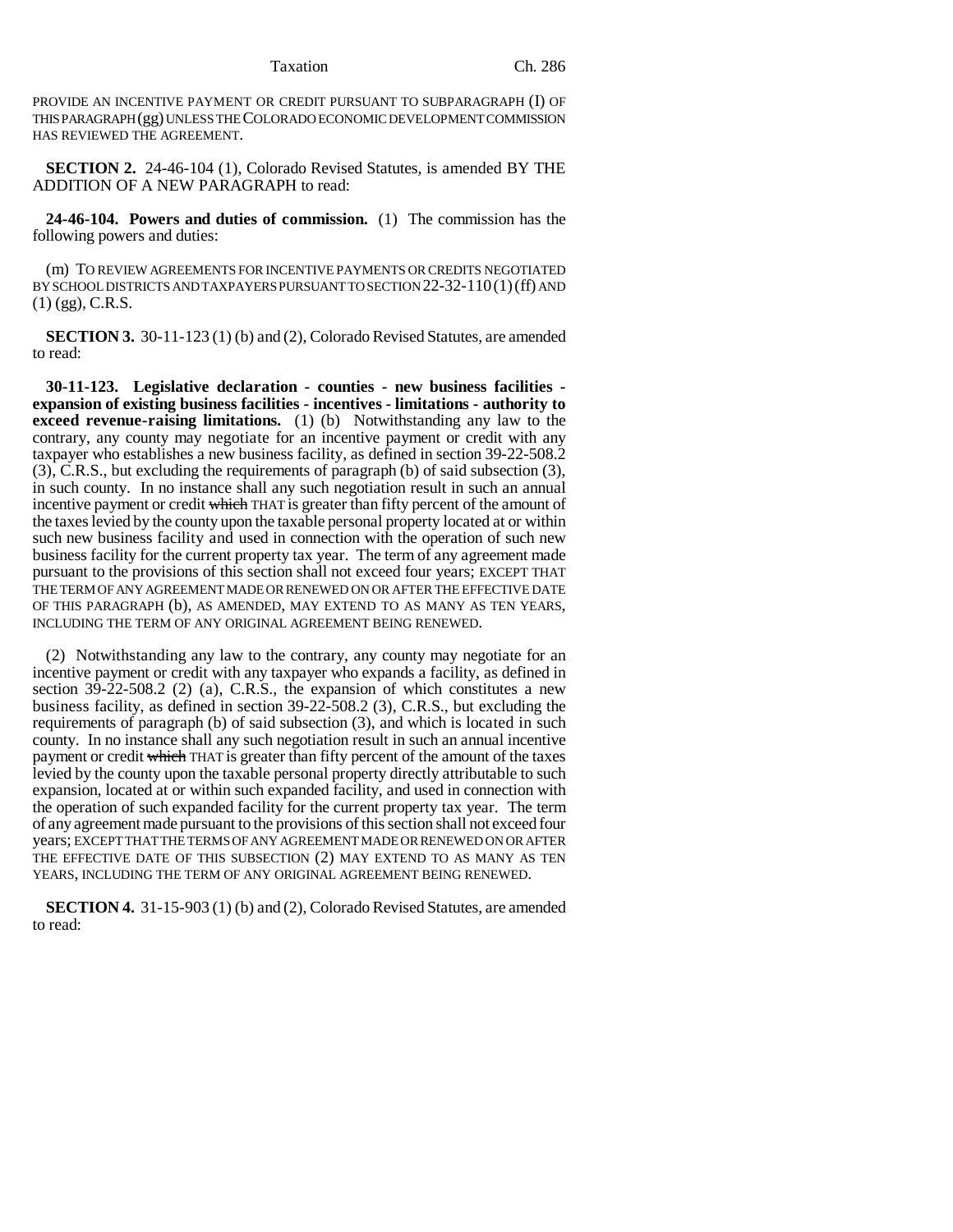### Ch. 286 Taxation

**31-15-903. Legislative declaration - municipalities - new business facilities expansion of existing business facilities - incentives - limitations - authority to exceed revenue-raising limitation.** (1) (b) Notwithstanding any law to the contrary, any municipality may negotiate for an incentive payment or credit with any taxpayer who establishes a new business facility, as defined in section 39-22-508.2 (3), C.R.S., but excluding the requirements of paragraph (b) of said subsection (3), in such municipality. In no instance shall any such negotiation result in an annual incentive payment or credit which THAT is greater than fifty percent of the amount of taxes levied by the municipality upon the taxable personal property located at or within such new business facility and used in connection with the operation of such new business facility for the current property tax year. The term of any agreement made pursuant to the provisions of this section shall not exceed four years; EXCEPT THAT THE TERM OF ANY AGREEMENT MADE OR RENEWED ON OR AFTER THE EFFECTIVE DATE OF THIS PARAGRAPH (b), AS AMENDED, MAY EXTEND TO AS MANY AS TEN YEARS, INCLUDING THE TERM OF ANY ORIGINAL AGREEMENT BEING RENEWED.

(2) Notwithstanding any law to the contrary, any municipality may negotiate for an incentive payment or credit with any taxpayer who expands a facility, as defined in section 39-22-508.2 (2) (a), C.R.S., the expansion of which constitutes a new business facility, as defined in section 39-22-508.2 (3), C.R.S., but excluding the requirements of paragraph (b) of said subsection (3), and which is located in such municipality. In no instance shall any such negotiation result in such an annual incentive payment or credit which THAT is greater than fifty percent of the amount of the taxes levied by the municipality upon the taxable personal property directly attributable to such expansion, located at or within such expanded facility, and used in connection with the operation of such expanded facility for the current property tax year. The term of any agreement made pursuant to the provisions of this section shall not exceed four years; EXCEPT THAT THE TERMS OF ANY AGREEMENT MADE OR RENEWED ON OR AFTER THE EFFECTIVE DATE OF THIS SUBSECTION (2), AS AMENDED, MAY EXTEND TO AS MANY AS TEN YEARS, INCLUDING THE TERM OF ANY ORIGINAL AGREEMENT BEING RENEWED.

**SECTION 5. Repeal.** 39-30-103 (4) (d), Colorado Revised Statutes, is repealed as follows:

**39-30-103. Zones established - termination.** (4) (d) (I) Within twelve months after the release of socio-economic data from the United States census and every five years thereafter, the executive director of the department of local affairs shall submit to the Colorado economic development commission created in section 24-46-102, C.R.S., and to the state auditor a plan establishing criteria, procedures, and a schedule for the termination of enterprise zones or portions thereof that no longer meet the criteria set forth by subsection (1) of this section or other criteria established by the Colorado economic development commission.

(II) The plan shall not provide for tax credits that are based on an area's enterprise zone status and that have already been earned by taxpayers under criteria existing when the qualifying transactions are completed to be restricted, curtailed, or otherwise cutoff. In addition, the plan shall establish procedures for recognizing and allowing credits to taxpayers who have taken actions in reliance on agreements reached with zone administrators or local governments for long-term investments. Finally, the plan shall provide that all decisions concerning the designation or